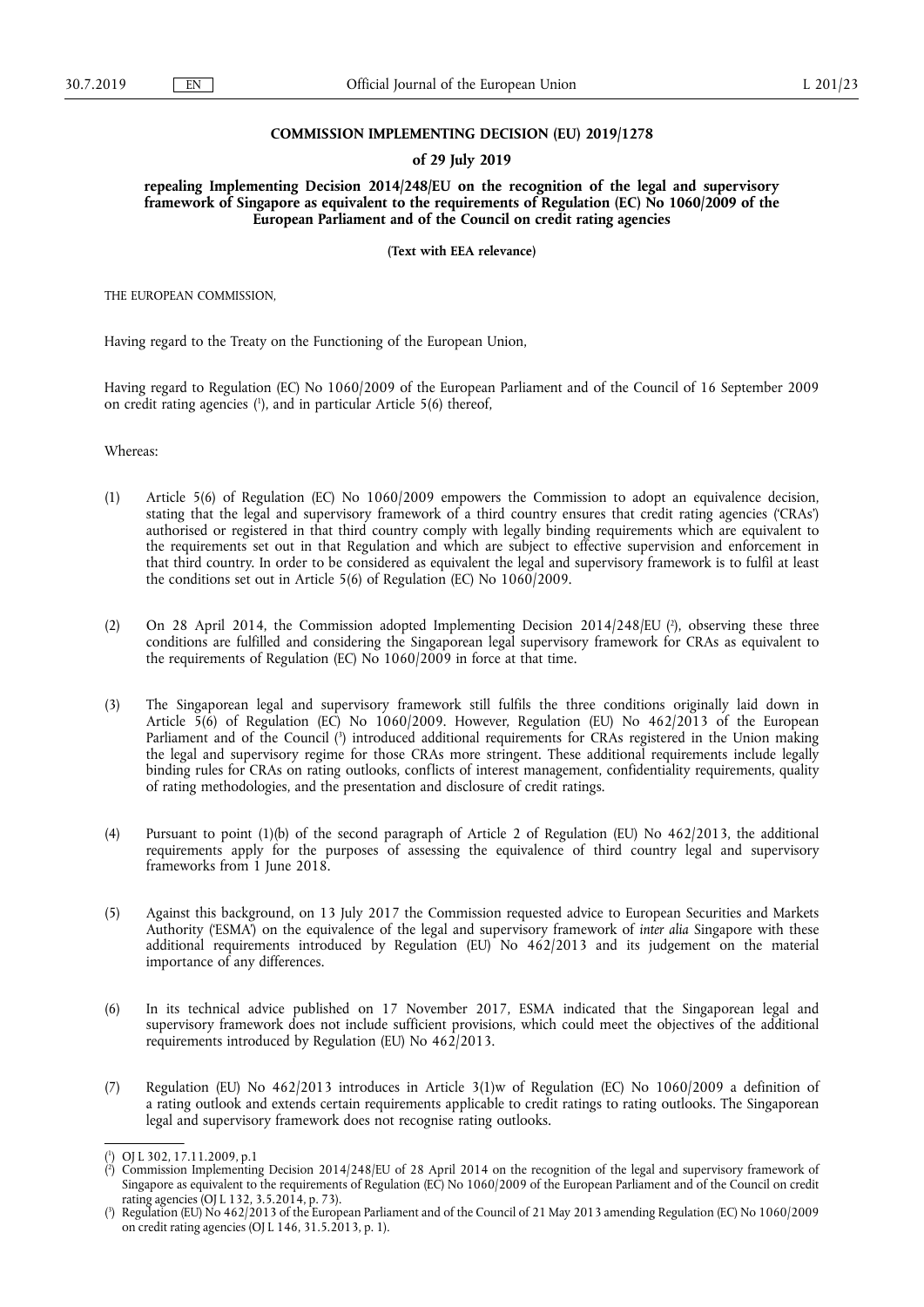- (8) With a view to enhancing the perception of independence of credit rating agencies vis-à-vis the rated entities, Regulation (EU) No 462/2013 extends in Article 6(4), 6a and 6b of Regulation (EC) No 1060/2009 the rules on conflicts of interest to those caused by shareholders or members holding a significant position within the CRA. The Singaporean legal and supervisory framework is not as detailed or prescriptive as the Union regime. There is a requirement to establish an internal control function and internal procedures for identifying, mitigating and preventing conflicts of interest. However, there is no explicit requirement to address conflicts of interest relating to shareholders. Consequently, there is no prohibition from issuing a credit rating on an entity if a board member of the CRA, or a shareholder holding more than 10 % of shares or voting rights of the CRA, holds more than 10 % of the shares in the rated entity. There is also no prohibition on an individual or entity holding more than 5 % of the shares or the voting rights of a CRA from providing consultancy or advisory services to a rated entity of that CRA.
- (9) Regulation (EU) No 462/2013 introduces new provisions to ensure that confidential information is only used for purposes related to credit rating activities and is protected from fraud, theft or misuse. To that effect, Article 10(2a) of Regulation (EC) No 1060/2009 requires CRAs to treat all credit ratings, rating outlooks and information relating thereto as inside information up until the point of disclosure. The Singaporean legal and supervisory framework contains a definition of inside information, but credit ratings and information related thereto are not automatically recognised as such.
- (10) Regulation (EU) No 462/2013 aims to increase the level of transparency and quality of rating methodologies. It introduces in Annex I, Section D, Subsection I paragraph 3 of Regulation (EC) No 1060/2009 an obligation for CRAs to provide a rated entity with the opportunity to indicate any possible factual errors ahead before publication of the credit rating or the rating outlook. The Singaporean legal and supervisory framework contains no explicit requirement for a CRA to inform a rated entity about a credit rating prior to its publication. A CRA is to notify a rated entity only when feasible and appropriate.
- (11) Regulation (EU) No 462/2013 introduces safeguards in Article 8(5a)(6) aa and ab and (7) of Regulation (EC) No 1060/2009 to ensure that any modification to rating methodologies does not result in less rigorous methodologies. The Singaporean legal and supervisory framework requires a CRA to establish and implement a rigorous and formal review function for periodically reviewing the rating methodologies. However, it does not contain an explicit requirement for a CRA to correct errors and to conduct a consultation on any changes to methodologies. While CRAs must publicly disclose any material change to its methodologies, there is no requirement to notify either the supervisor or all affected entities in such case.
- (12) Regulation (EU) No 462/2013 strengthens the requirements regarding the presentation and disclosure of credit ratings. Pursuant to Article 8(2) and Annex I, Section D, Subsection I paragraph 2a of Regulation (EC) No 1060/2009 a CRA shall accompany the disclosure of rating methodologies, models and key rating assumptions with clear and easily comprehensible guidance, which explains any assumptions, the parameters, limits and any uncertainties surrounding the models and rating methodologies used in credit rating process. Under the Singaporean legal and supervisory regime, there is a requirement to ensure adequate guidance accompanies a credit rating action and methodology.
- (13) With the aim of strengthening competition and limiting the scope for conflicts of interest in the CRA sector, Regulation (EU) No 462/2013 introduces a requirement in Annex I, Section E, Subsection II of Regulation (EC) No 1060/2009 that fees charged by CRAs for credit ratings and ancillary services should be non-discriminatory and based on actual costs. It requires CRAs disclose certain financial information. The Singaporean legal and supervisory regime contains no systematic requirements for CRAs to provide pricing policies to either the supervisor or the rated entities, although the supervisor may request this information as part of its supervisory activities. Furthermore, there is no requirement that fees charged to clients are to be cost based and non-discriminatory.
- (14) In view of the factors examined, the Singaporean legal and supervisory framework for CRAs does not satisfy all the conditions for equivalence laid down in the second subparagraph of Article 5(6) of Regulation (EC) No 1060/2009. Therefore, it cannot be considered as equivalent to the legal and supervisory framework established by that Regulation.
- (15) Implementing Decision 2014/248/EU should therefore be repealed.
- (16) The measures provided for in this Decision are in accordance with the opinion of the European Securities Committee,